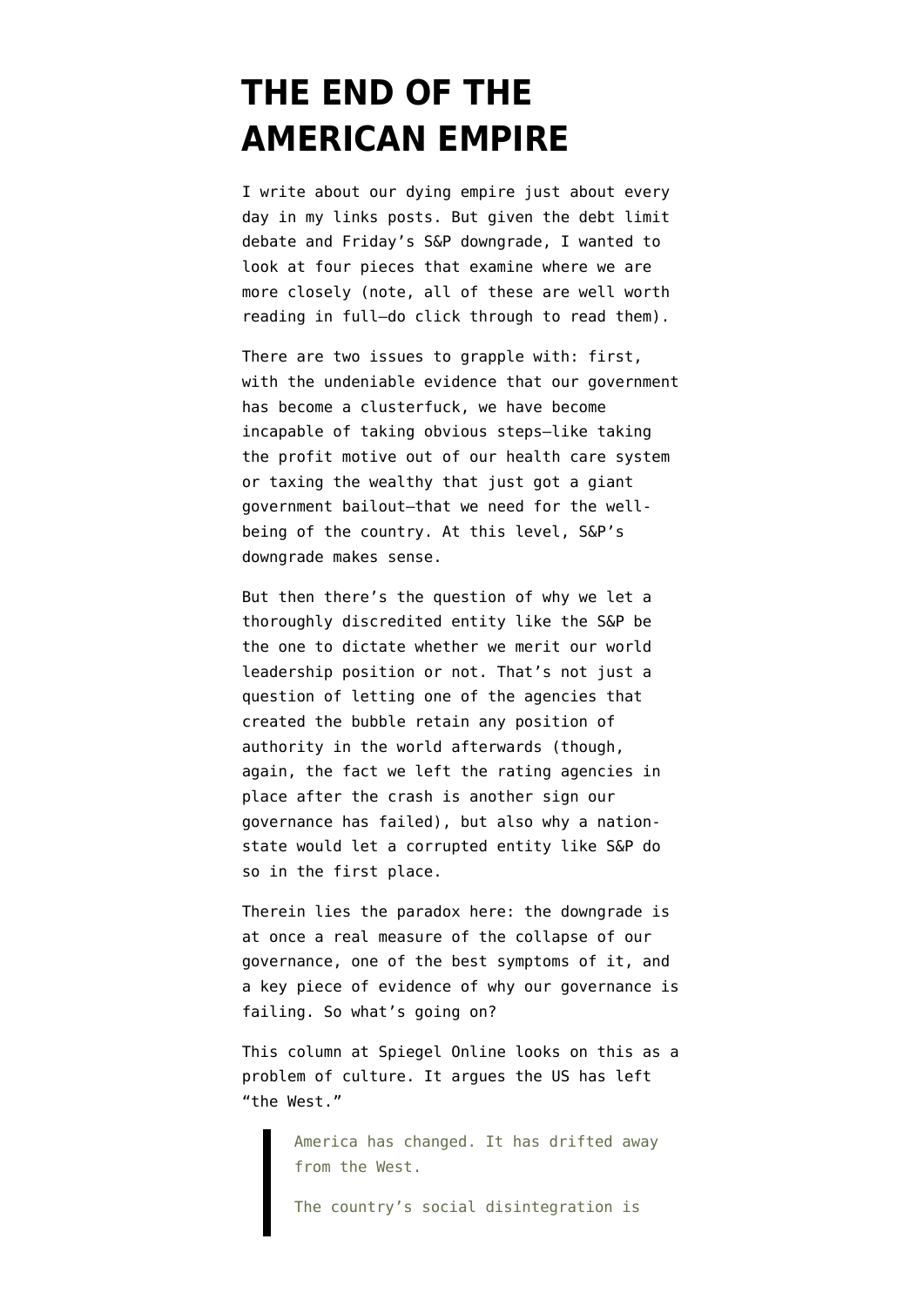breathtaking. Nobel economist Joseph Stiglitz recently [described the](http://www.vanityfair.com/society/features/2011/05/top-one-percent-201105) [phenomenon](http://www.vanityfair.com/society/features/2011/05/top-one-percent-201105). The richest 1 percent of Americans claim one-quarter of the country's total income for themselves — 25 years ago that figure was 12 percent. It also possesses 40 percent of total wealth, up from 33 percent 25 years ago. Stiglitz claims that in many countries in the so-called Third World, the income gap between the poor and rich has been reduced. In the United States, it has grown.

Economist Paul Krugman, also a Nobel laureate, has [written](http://www.nytimes.com/2011/08/01/opinion/the-president-surrenders-on-debt-ceiling.html) that America's path is leading it down the road to "banana-republic status." The social cynicism and societal indifference once associated primarily with the Third World has now become an American hallmark. This accelerates social decay because the greater the disparity grows, the less likely the rich will be willing to contribute to the common good. When a company like Apple, which with €76 billion in the bank has greater reserves at its disposal than the government in Washington, a European can only shake his head over the Republican resistance to tax increases. We see it as selfdestructive.

The same applies to America's broken political culture. The name "United States" seems increasingly less appropriate. Something has become routine in American political culture that has been absent in Germany since Willy Brandt's *Ostpolitik* policies of rapprochement with East Germany and the Soviet Bloc (in the 1960s and '70s): hate. At the same time, reason has been replaced by delusion. The notion of tax cuts has taken on a cult-like status, and the limited role of the state a leading ideology.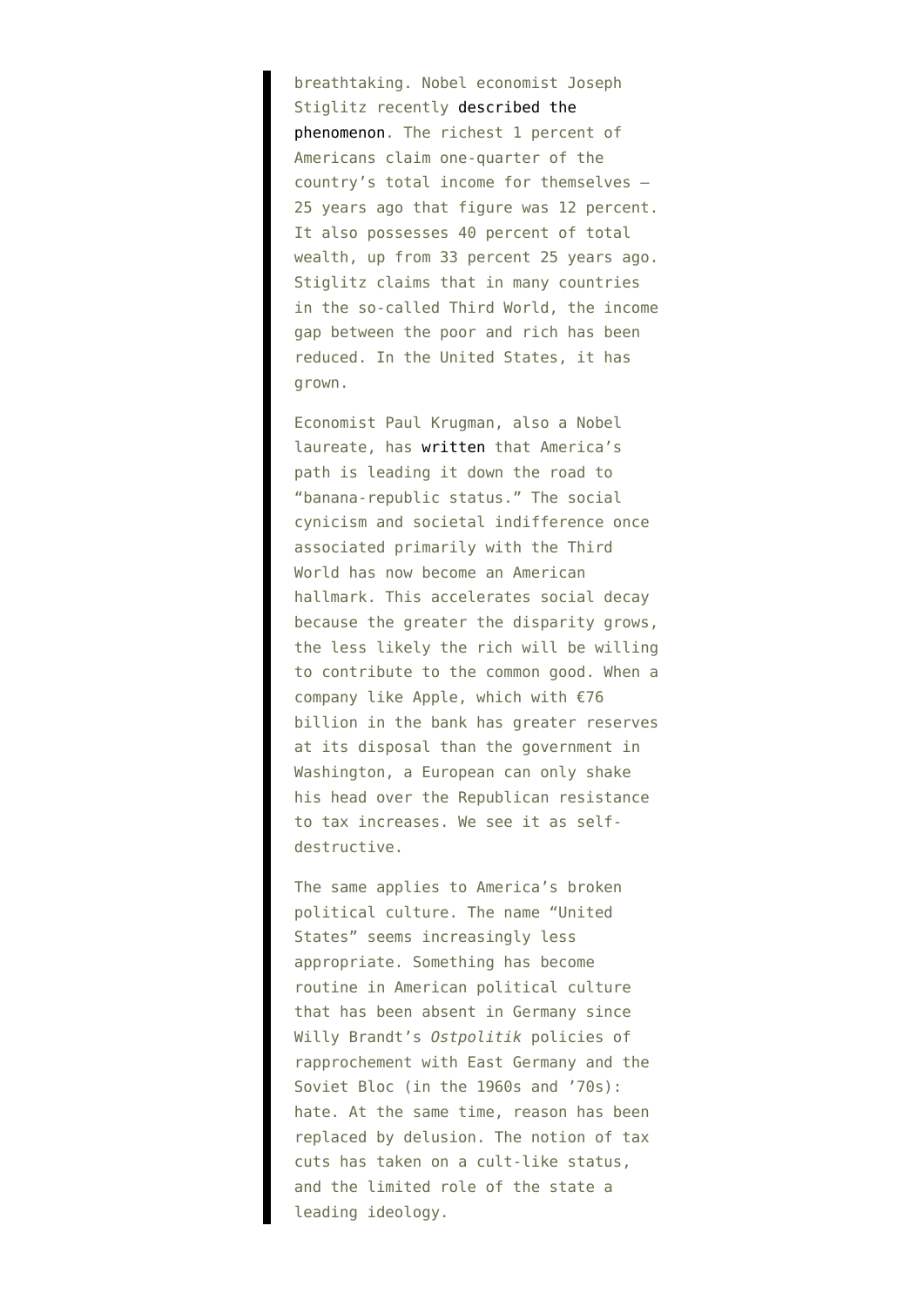Now, it is true that America's political culture has been hijacked, and that those who have hijacked it used hatred as a way to convince others to act against self-interest. But that's what (perhaps) distinguishes us from Europe; that's what explains why we, a country with our own currency, can be in as dire a situation as Europe with its common currency. Moreover, I'm skeptical whether, mere weeks after the terrorist attack in Norway, Europe should really be lecturing the US about hate.

Craig Murray looks elsewhere–at the military we feed at the expense of feeding our own people. He [takes some impolite but understandable](http://www.craigmurray.org.uk/archives/2011/08/end-of-the-american-empire/) [pleasure](http://www.craigmurray.org.uk/archives/2011/08/end-of-the-american-empire/) out of the way events will soon mark an end to the US empire.

> That China now views the risks to world trade from the US' indebtedness, to outweigh the potential loss in value of its own dollar reserves, is the tipping point that spells the inevitable beginning of the end of the US empire.

The reserve currency system has since 1795 allowed empires to be built on the economic output of weaker powers. If you achieve sufficient economic power and control of resources that yours is the currency everyone holds, you can print as much of it for yourself as you like and the devaluation effects are spread around not just your economy, but everyone else who holds your deposits. Being the reserve currency is a license to print money. Both the British and the Americans used this position to build military forces which could dominate both formal and informal empires. Both eventually experienced overreach, with military expenditure pushing deficit finance to the point of implosion. Then you lose reserve currency status.

It happened to the British and now it is happening to the Americans.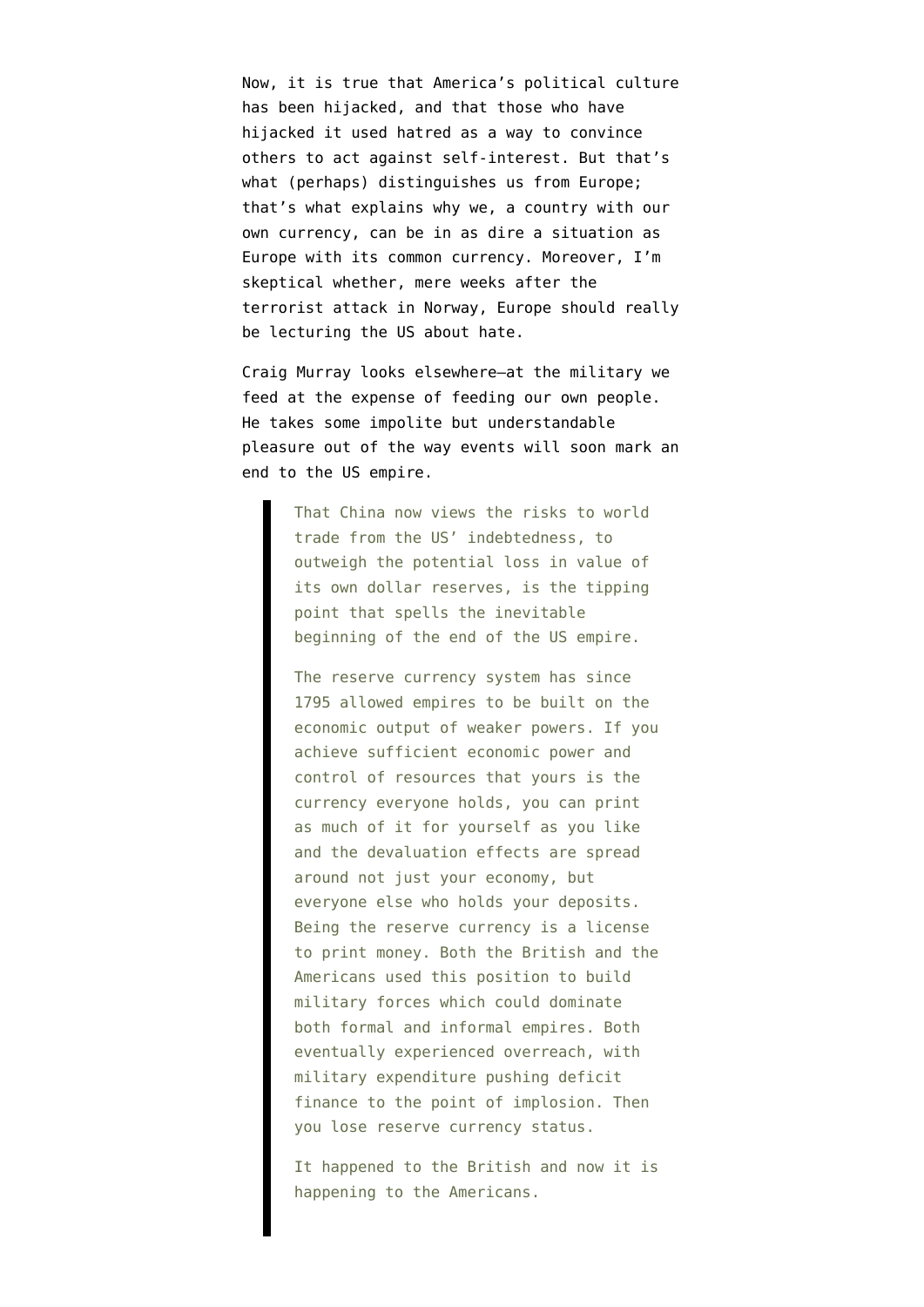The colossal 4.7% a year of its wealth the US throws away on defence and security expenditure (broadly defined) – more than double the European average – is a huge factor in US indebtedness. There is an extraordinary failure to mention this in the mainstream media.

And he's right. It's not so much that China has made a gamble that it can financially afford to ease off the dollar. Rather, China (and Russia, which of course is in nowhere near as strong a position as China) have gambled that this is the moment to press for power, to challenge US hegemony in the world.

But to replace it with what?

To answer that question, I think you have to look at what it means that the S&P, not China itself, is driving this moment. In a piece that also links to a bunch of other worthwhile posts, zunguzungu [notes](https://zunguzungu.wordpress.com/2011/08/06/reading-about-the-credit-downgrade/) the following on what S&P's downgrade says about power.

> But even to ask that question — it seems to me — is to invest with legitimacy and explanatory power an underlying premise that I do not accept: that a "Nationally recognized statistical rating organization" having such profound power over our government's economic policy has or could have anything to do with "deserve," or that there could be a "right" or "wrong" way for them to use their power. I don't concern myself with that question, because it would be like a death-penalty abolitionist trying to answer whether a murderer *deserved* to get the chair: whether or not a particular person committed murder is something completely different than whether a murderer deserves to be executed. An opinion on the facts do not dictate a judgement of the moral imperative, nor should they be confused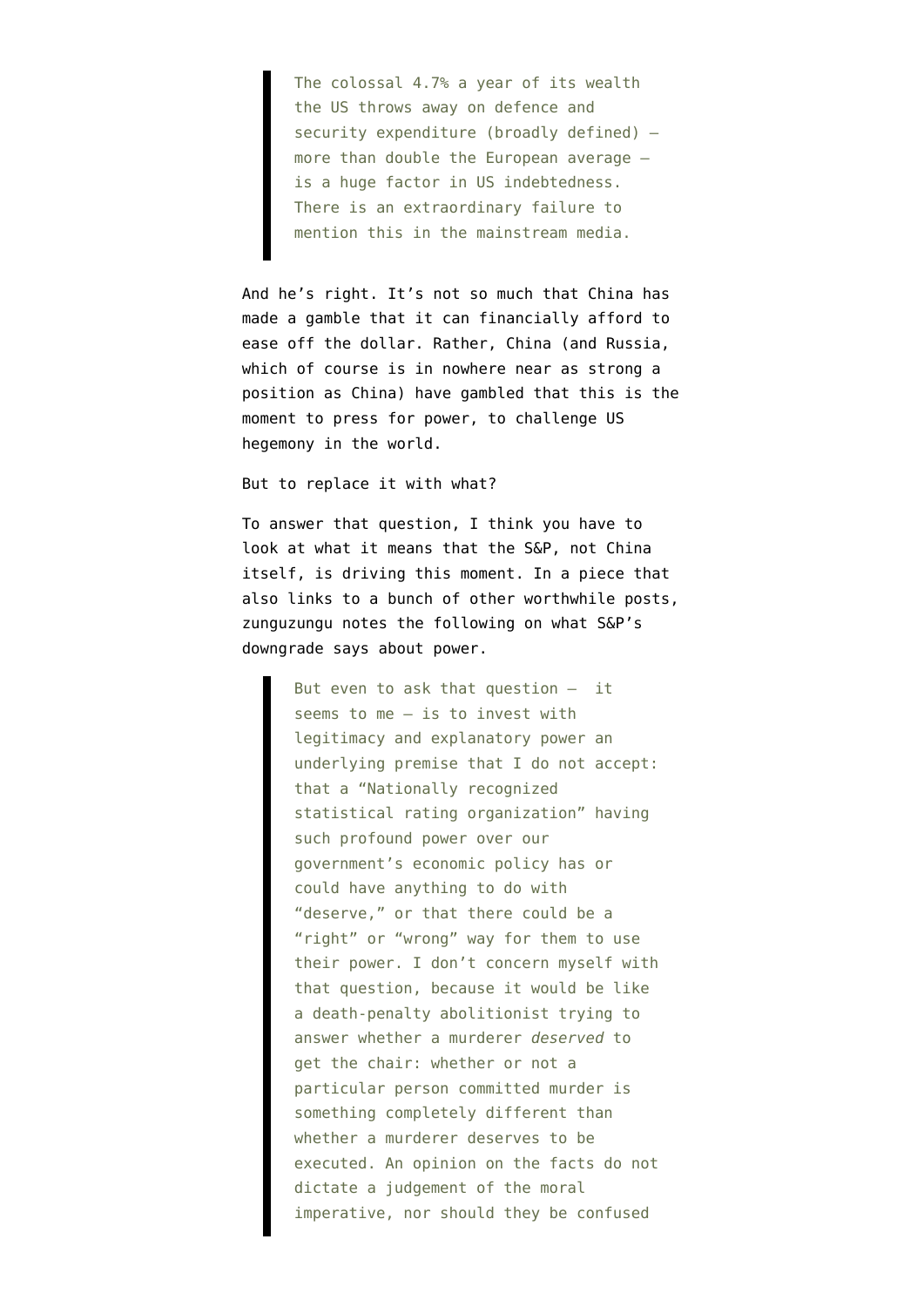with each other.

After all, it's obviously the case that our current government is dysfunctional and useless, divided as it is between those who want to destroy government's social use and those who will not stand up for it. But as Kathy Gill [observes,](http://themoderatevoice.com/118895/sp-timeline-culpability-then-threats/) McGraw-Hill owns S&P, and this is who owns McGraw-Hill:

## $\pmb{\times}$

And whether or not McGraw-Hill itself has [particular ties with the Bush family](http://www.thenation.com/article/reading-between-lines) — or has [a particular interest](http://www.nakedcapitalism.com/2011/07/is-standard-and-poor%e2%80%99s-manipulating-us-debt-rating-to-escape-liability-for-the-mortgage-crisis.html) in driving the politics in this direction are important questions that I can't answer, and only point us towards a simpler way of addressing the problem: Standard and Poor's is a self-interested corporate entity and it is acting in accordance with what it perceives its self-interest to be, in precisely the way that self-interested corporate entities will consistently do. To ask whether a privately owned corporate entity is passing the *correct* judgment on our political process is to obscure that underlying, anti-democratic fact. They have the *power* to do so because they've been given it: a "Nationally Recognized Statistical Rating Organization" must be "nationally recognized" for its ratings to have the force that it has, and the way the system of financial regulation is constituted is what defines that force. If you're so inclined, you could even argue that this is all a good thing. God speed to you. As for me, to the secular theology of a "just market," I am somewhere between a practical agnostic and an angry atheist. The finance market is certainly real and powerful, but the *only* important question is whether we think the self interest of these kinds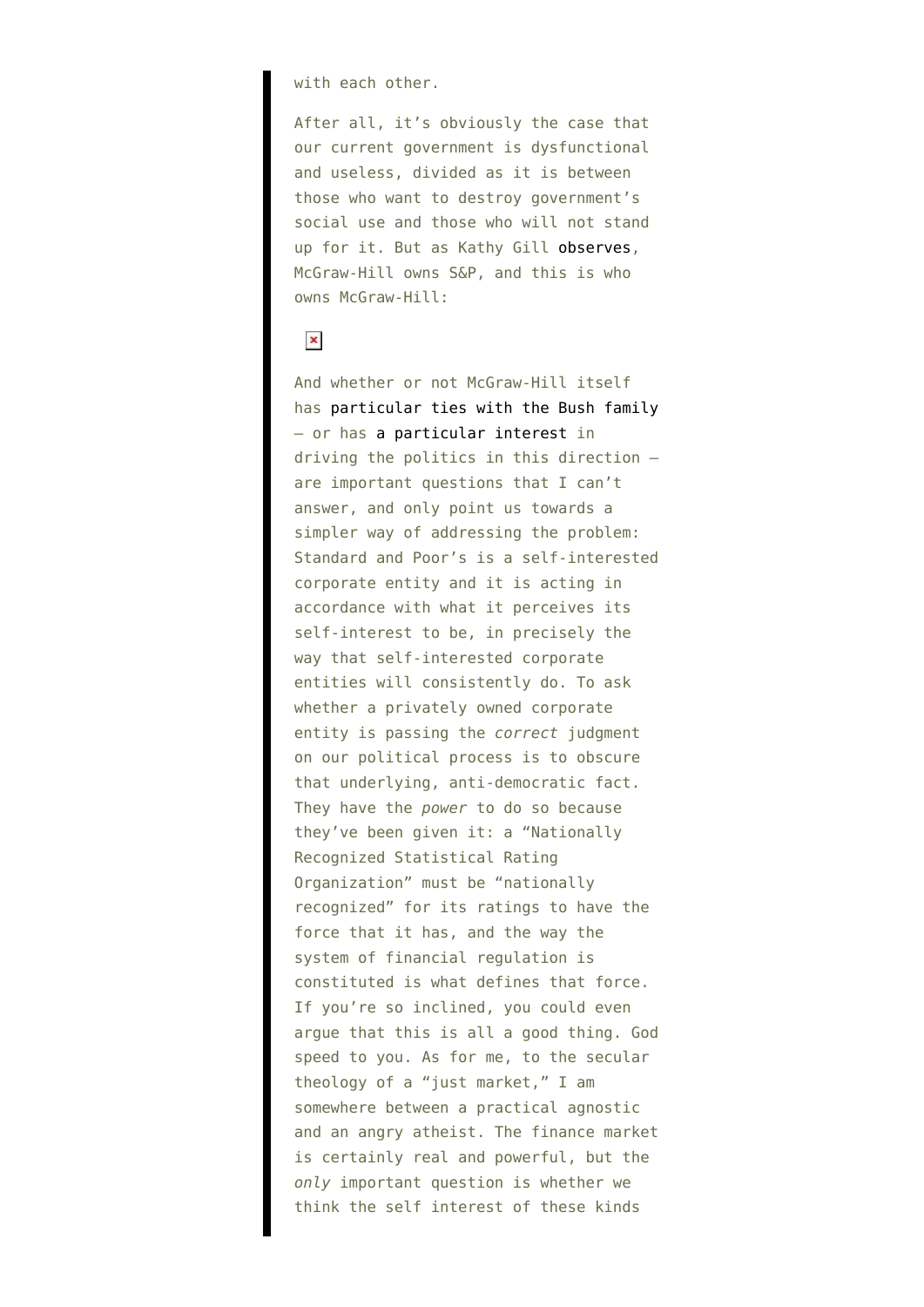of entities is the same as that of the American people, how we will regulate their ability to make decisions, and whether we will continue to cede them the power that they presently have and are using to impose their will on the US's political economy.

While I definitely think [Jane](http://firedoglake.com/2011/08/05/the-pms-of-sp/) and [Scarecrow](http://firedoglake.com/2011/07/29/what-is-standard-and-poors-agenda-because-it-aint-about-default-risk-or-economics/) and [Stoller](http://www.nakedcapitalism.com/2011/08/matt-stoller-standard-poor%E2%80%99s-predatory-policy-agenda.html) are right that the S&P is doing something here other than just weighing the governance of the US, I think the implications of the fact they are succeeding are more important. MacroBusiness goes further. It [argues](http://www.macrobusiness.com.au/2011/08/the-governance-of-money/) that this is about whether our world will be governed by states, or by corporations. (h/t [Yves](http://www.nakedcapitalism.com/2011/08/will-sp-downgrade-be-another-y2k-scare.html))

> The idiotic ideological battle in Washington over the debt ceiling was yet more evidence of the failure of governance in Western economies, which is the real crisis. Then, after the stock market carnage of last week, the attention was focussed, reasonably enough, on government's MANAGEMENT skills — how good they are at being efficient bureaucrats pulling levers in the financial system and in keeping debt levels under control.

But this crisis goes much deeper than that. In a sense the Tea Partiers are right. This is a POLITICAL battle over the state's right to be a state.

That was the lesson from last week's debacle in the US Congress. It was argued that if no deal could be struck, then the ratings agencies will reduce the US government's AAA rating. This then happened, with Standard & Poor's downgrading America's debt to AA+.

Who exactly are these ratings agencies? Oh, those corrupted, easily deluded companies who are to sane analysis what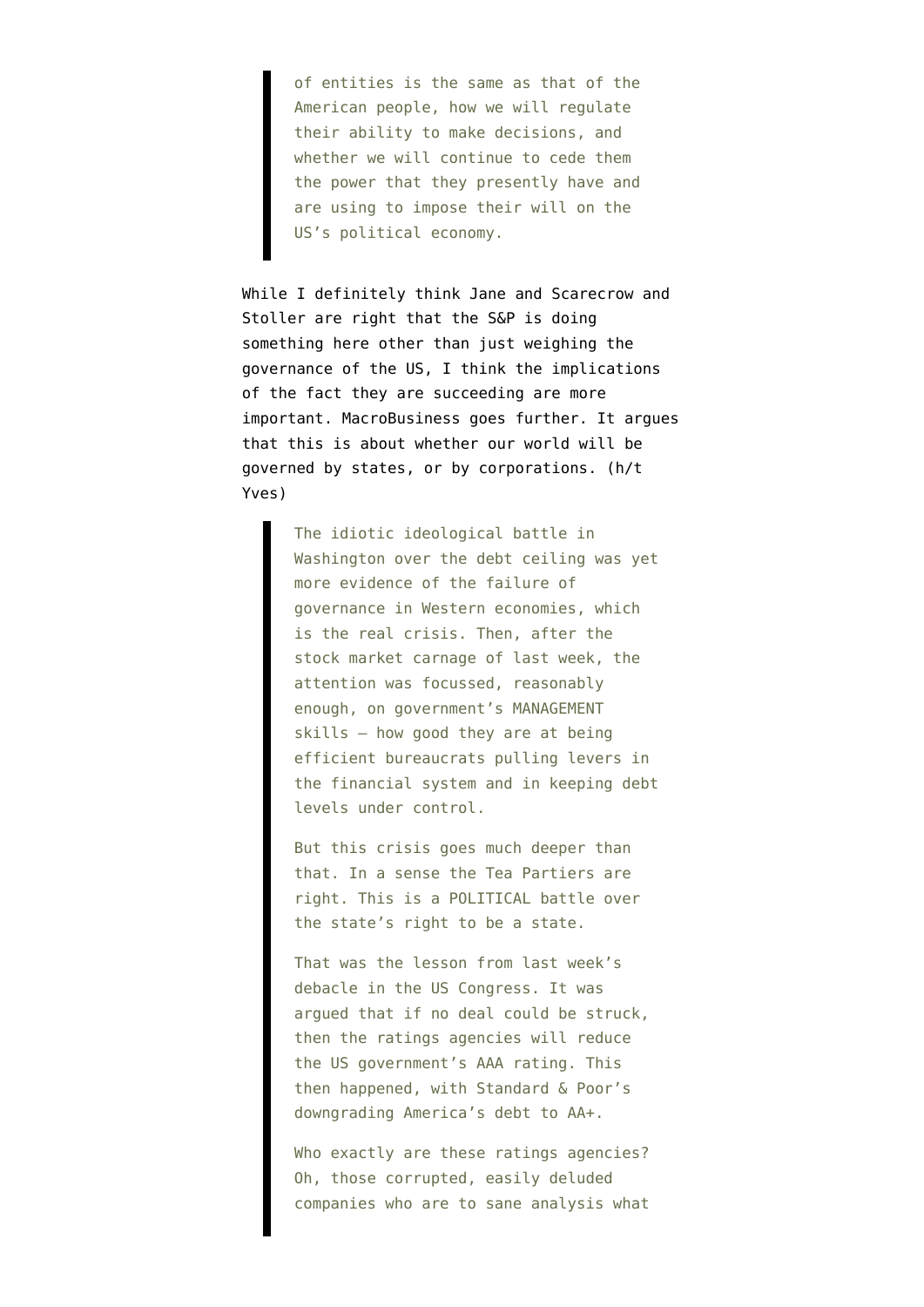a croupier at a roulette table is to an insurance policy. They showed in the lead up to the GFC that they go to the highest bidder and that they have little or no credibility. Suddenly these private companies have authority over the US government?

## [snip]

They are nevertheless a symptom of a much deeper, long term issue — the replacement of the nation state with the market state, as historian and professor of law Phillip Bobbitt [describes](http://en.wikipedia.org/wiki/The_Shield_of_Achilles:_War,_Peace,_and_the_Course_of_History) it. The issue is not about big government or small government, although they are certainly issues in a country that is rapidly losing its [middle class.](http://townhall.com/columnists/michaelgerson/2011/07/28/the_strange_death_of_domestic_policy) The problem is whither government itself? So successful has been the attack of the libertarian market worshippers, there is no government worthy of the name in the Western post-industrial financial system.

Mind you, I think we're headed where Bobbitt deluded himself we would not go: to corporations governing, not just "market-states." One of the major flaws in Bobbitt's work was an unwillingness to consider the possibility the state would fall.

It looks, increasingly, like it might. Not only have ratings agencies and those that back them coerced an increasing number of advanced democracies to renege on the promises that lie at the heart of the democratic nation-states, but in the US especially, the ideology behind this process has made common sense, necessary decisions politically impossible.

It's unclear where this is going to end (in a sense, I'm more interested in the contest between China's corporate-driven governance and advancing power versus the banksters than I am in China versus the US).